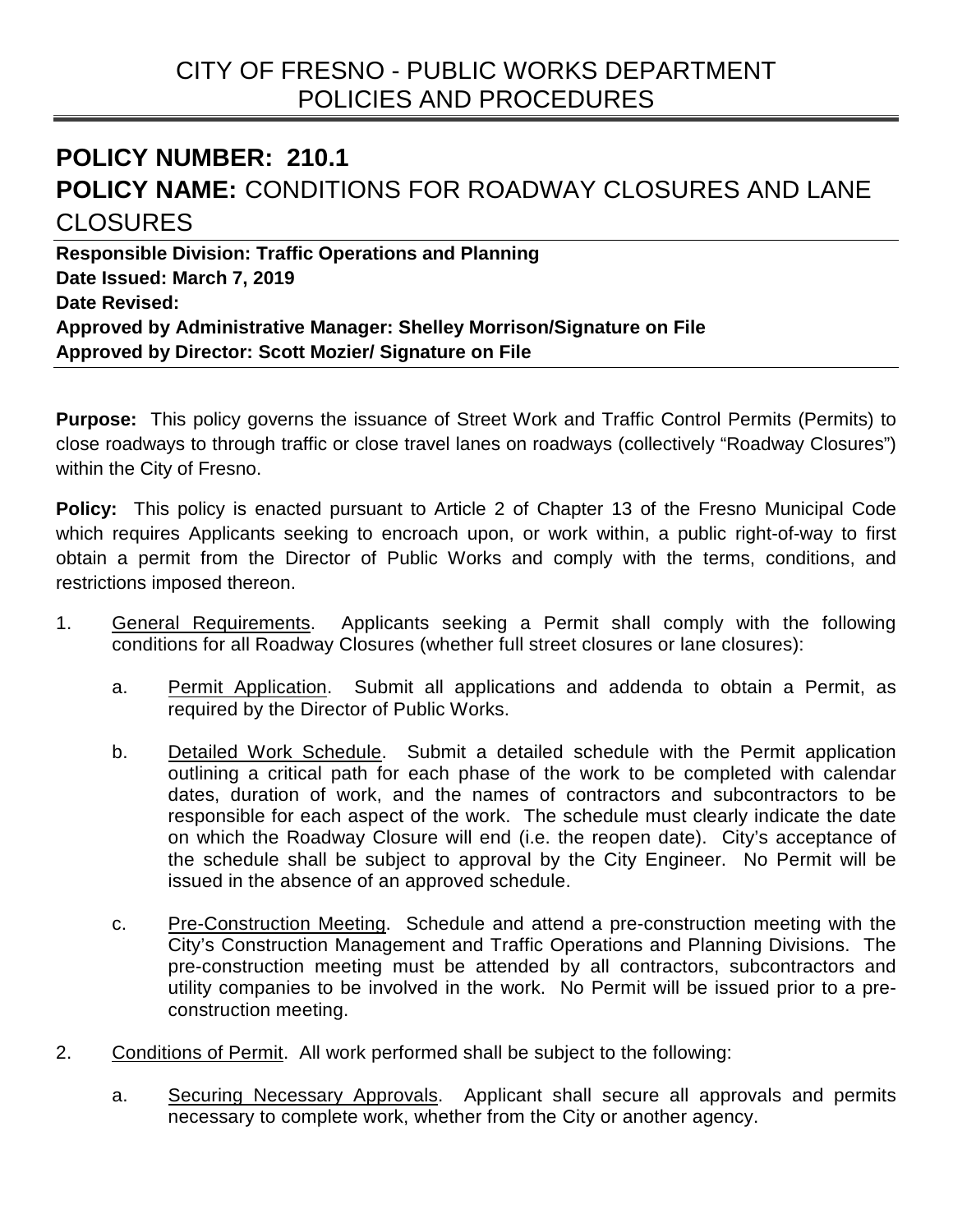City of Fresno, Public Works Department Policies and Procedures Responsible Division: Traffic Operations and Planning Policy Number: 210.1 Policy Name: Conditions for Roadway Closures and Lane Closures

- b. Council District Coordination. City staff shall notify the Councilmember(s) of the City Council district(s) in which a road closure takes place of all closures which are planned to exceed 30 days in duration. The Councilmember(s) who represent the impacted district(s) shall be included in the pre-construction meeting referenced in Section 1.c. above.
- c. Coordination of Work. Applicant shall arrange and schedule work to be performed by utility companies, railroads, and any third-parties. City shall have no responsibilities related to coordination of work.
- d. Relocation of Electric and Gas Utilities. Roadway Closures occasioned by the need to relocate PG&E poles or convert overhead power will not be effective until PG&E is onsite and ready to start work.
- e. Due Diligence. Applicant shall diligently complete work as scheduled to minimize the duration of Roadway Closures and the resulting inconvenience to City inhabitants. Work must be underway each and every weekday of the Roadway Closure; in some cases, the City may require work also be performed on weekend days and holidays to reduce the duration of the closure. Whenever possible, or when required by City, work on Major Roadways (defined below) shall be performed at night and at off-peak travel times.
- f. Requests for Extension of Time. Applicant may request an extension of time for a Roadway Closure (beyond the reopen date originally set forth in and approved schedule) in the event of delays occasioned by unforeseen weather and events of force majeure. Requests must be in writing and submitted to the City Engineer within 72 hours of the event occasioning delay. No extensions will be provided on or after the expiration of the Permit or when the deposit refund is requested. Extensions will not be approved for delays caused by Applicant's ill planning or coordination, failure to secure needed approvals, or scheduling issues with utility companies. It is the Applicant's responsibility to schedule work.
- g. Liquidated Damages. Applicant's failure to complete work by the scheduled completion date (i.e. the reopen date for the Roadway Closure) would result in significant inconvenience to the City and its inhabitants. Because damages for said inconvenience and loss are extremely difficult or impossible to determine, City shall be entitled to liquidate damages of \$1,000 per day for each calendar day of delay beyond the scheduled completion date.
	- i. Force Majeure. Applicant shall not be responsible for delays caused by events or conditions legally constituting a force majeure, including acts of God, labor disputes, civil unrest, epidemic, or natural disaster. Applicant's ill planning or coordination, failure to secure needed approvals or permits from the City or other agencies, and delays caused by scheduling with utility companies shall not constitute a force majeure.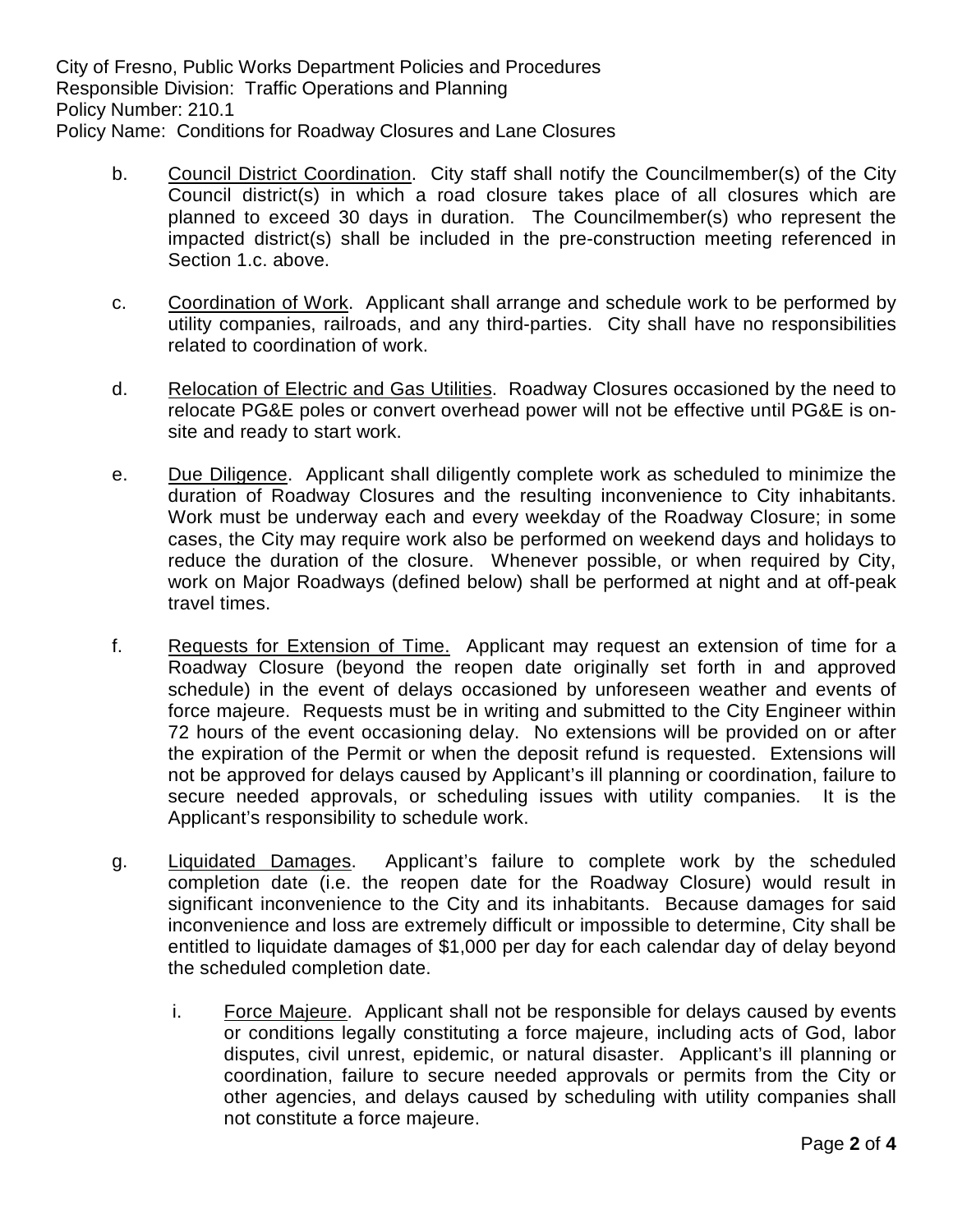City of Fresno, Public Works Department Policies and Procedures Responsible Division: Traffic Operations and Planning Policy Number: 210.1 Policy Name: Conditions for Roadway Closures and Lane Closures

- ii. Use of Liquidated Damages. Funds collected as liquidated damages shall be used to mitigate impacts related to the road closure, including for asphalt repair or other maintenance improvements on detour routes and roads near the closure used by the displaced traffic.
- h. Required Deposit. Applicant (or the Contractor or Developer) shall submit a refundable deposit as set forth in the table below for all Major Roadway Closures. The deposit will be refunded when the roadway subject to the Roadway Closure is fully open to vehicular traffic. Deductions shall be made from the deposit at the rate of \$1,000 per day for every day (inclusive of weekends and holidays) a roadway/lane remains closed beyond the originally scheduled, or duly extended, reopen date and for any damage to existing improvements caused as a result Applicant's work.

| <b>Duration of</b>                              | <b>Value of Work</b>       | <b>Required Deposit</b> |
|-------------------------------------------------|----------------------------|-------------------------|
| <b>Roadway Closure</b>                          | being Completed            | <b>Amount</b>           |
| Deposit Amount - use larger of the values below |                            |                         |
| 1 to 10 days                                    | Up to \$100,000            | \$20,000                |
| 10 to 30 days                                   | \$100,001 to \$500,000     | \$30,000                |
| 31 to 90 days                                   | \$500,001 to \$1,000,000   | \$60,000                |
| 91 to 180 days                                  | \$1,000,001 to \$3,000,000 | \$100,000               |
| Over 180 days                                   | Over \$3,000,001           | \$300,000               |

Refunds will be provided to the Applicant within 30 days of receipt of a "Request for Street Work Permit Deposit Refund". No refund will be provided without a written request from Applicant and refunds will only be made to the entity or person that originally made such deposit. The City is not responsible and will not make any transfer of the deposit to any party other than the depositing party.

- 3. Special Conditions for Major Roadways. The following shall apply to for Major Roadways. "Major Roadways" are defined as classified streets identified on the City's Circulation Element or any street striped and/or having a posted speed limit above 25 miles per hour – including Friant Road, Herndon Avenue, Clovis Avenue, and Shaw Avenue.
	- a. Changeable Message Signs. A Major Roadway Closure shall require changeable message signs (CMS) announcing the closure to be placed five (5) days in advance of the closure. No closures of a major street can begin on a Friday. A full detour route is also required on the traffic control plan.
	- b. Lane Closures. Lane closures on six (6) lane roadways shall be limited to one (1) lane being closed in each direction during the hours of 9:00 a.m. and 4:00 p.m., Monday through Friday. Multiple lane closures may be allowed for night work, excluding Friday and Saturday nights and/or weekend work. Night work is generally defined as after 9:00